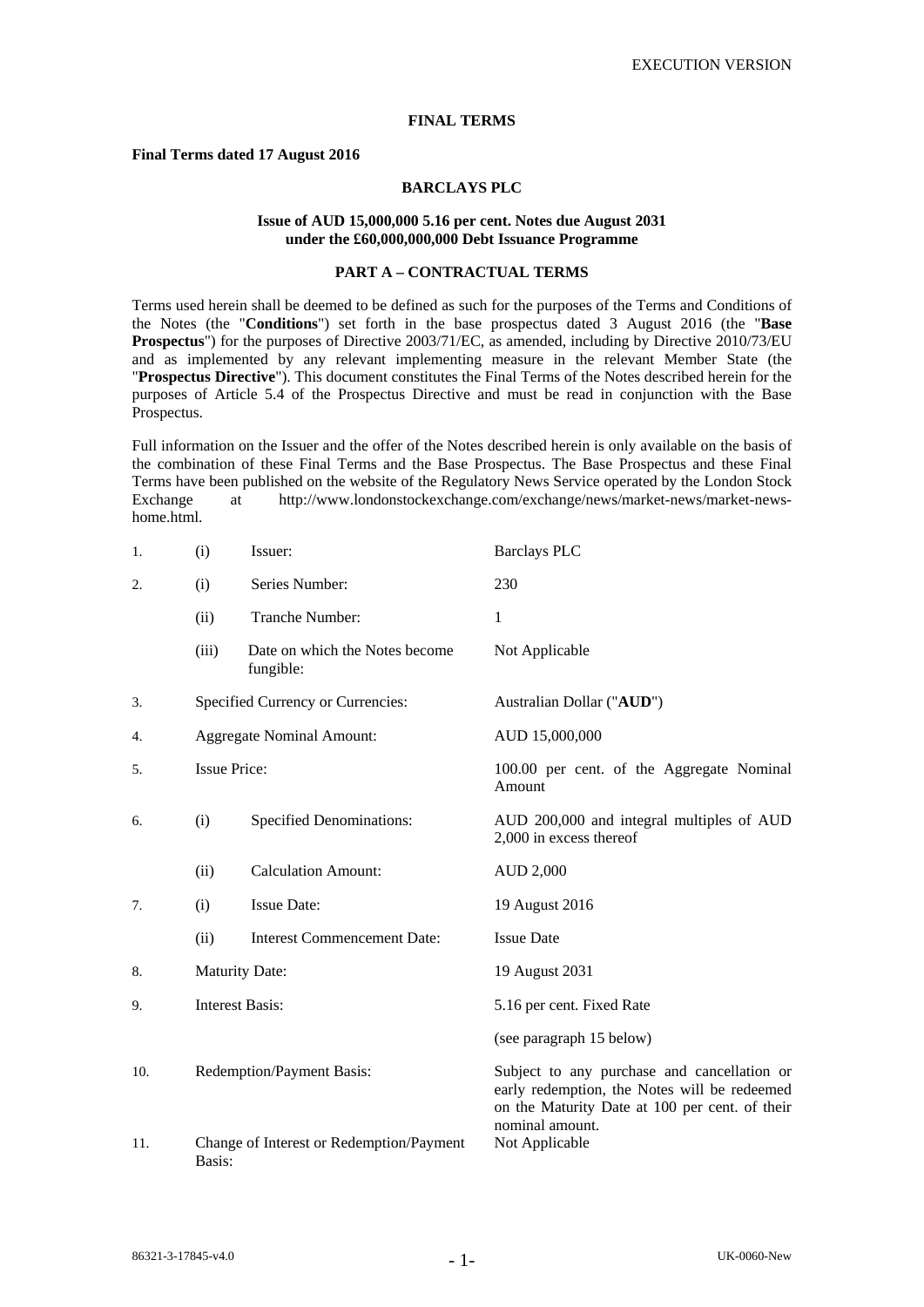| 12. | Put/Call Options:               |                                                     | Not Applicable      |  |
|-----|---------------------------------|-----------------------------------------------------|---------------------|--|
| 13. | (i)                             | Status of the Notes:                                | <b>Senior Notes</b> |  |
|     | (11)                            | Date of approval for issuance of<br>Notes obtained: | 28 July 2016        |  |
| 14. | Senior Notes Waiver of Set-off: |                                                     | Not Applicable      |  |

# **PROVISIONS RELATING TO INTEREST (IF ANY) PAYABLE**

| 15. | <b>Fixed Rate Note Provisions</b>    |                   |                                                                                                           | Applicable                                                                                                                                                        |  |
|-----|--------------------------------------|-------------------|-----------------------------------------------------------------------------------------------------------|-------------------------------------------------------------------------------------------------------------------------------------------------------------------|--|
|     | (i)                                  | Rate of Interest: |                                                                                                           | 5.16 per cent. per annum payable annually in<br>arrear on each Interest Payment Date                                                                              |  |
|     | (ii)                                 |                   |                                                                                                           |                                                                                                                                                                   |  |
|     |                                      | (A)               | Interest<br>Payment<br>$Date(s)$ :                                                                        | 19 August in each year                                                                                                                                            |  |
|     |                                      | (B)               | Interest Payment Date<br>adjustment<br>(for<br>Renminbi or Hong Kong<br>denominated<br>dollar-<br>Notes): | Not Applicable                                                                                                                                                    |  |
|     | (iii)<br><b>Fixed Coupon Amount:</b> |                   |                                                                                                           | AUD 103.20 per Calculation Amount payable<br>on each Interest Payment Date                                                                                        |  |
|     | (iv)                                 |                   | Broken Amount(s):                                                                                         | Not Applicable                                                                                                                                                    |  |
|     | (v)                                  |                   | Day Count Fraction:                                                                                       | 30/360                                                                                                                                                            |  |
|     | (vi)                                 | transferability:  | Party responsible for calculating the<br>amount payable upon Illiquidity,<br>Inconvertibility or Non-     | Not Applicable                                                                                                                                                    |  |
| 16. | <b>Reset Note Provisions</b>         |                   |                                                                                                           | Not Applicable                                                                                                                                                    |  |
| 17. | <b>Floating Rate Note Provisions</b> |                   |                                                                                                           | Not Applicable                                                                                                                                                    |  |
| 18. | <b>Zero Coupon Note Provisions</b>   |                   |                                                                                                           | Not Applicable                                                                                                                                                    |  |
|     |                                      |                   | PROVISIONS RELATING TO REDEMPTION                                                                         |                                                                                                                                                                   |  |
| 19. | <b>Call Option</b>                   |                   |                                                                                                           | Not Applicable                                                                                                                                                    |  |
| 20. | <b>Put Option</b>                    |                   |                                                                                                           | Not Applicable                                                                                                                                                    |  |
| 21. | Final Redemption Amount of each Note |                   |                                                                                                           | Subject to any purchase and cancellation or<br>early redemption, the Notes will be redeemed<br>on the Maturity Date at AUD 2,000 per<br><b>Calculation Amount</b> |  |
| 22. | <b>Early Termination Amount</b>      |                   |                                                                                                           | Not Applicable                                                                                                                                                    |  |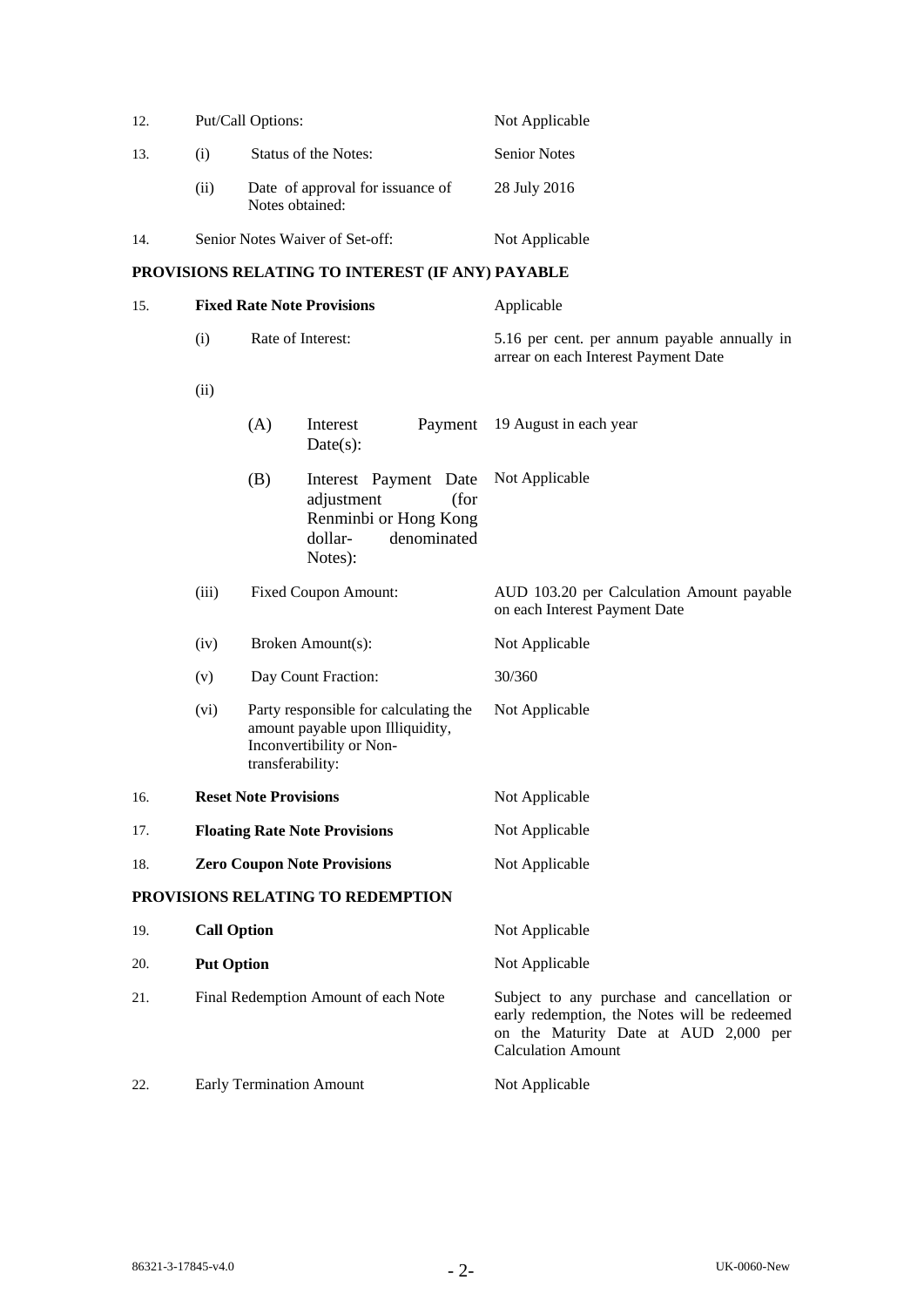# GENERAL PROVISIONS APPLICABLE TO THE NOTES

| 23. | Form of Notes:                                                                           | <b>Registered Notes:</b>                                                                                                                                                                                                                                                                                                                                                     |  |
|-----|------------------------------------------------------------------------------------------|------------------------------------------------------------------------------------------------------------------------------------------------------------------------------------------------------------------------------------------------------------------------------------------------------------------------------------------------------------------------------|--|
|     |                                                                                          | Unrestricted Global Certificate registered in the<br>name of a nominee for a common safekeeper<br>for Euroclear and Clearstream, Luxembourg<br>(that is, held under the New Safekeeping<br>Structure (NSS)) exchangeable for Unrestricted<br>Individual Certificates<br>$\mathbf{in}$<br>the<br>limited<br>circumstances described in the Unrestricted<br>Global Certificate |  |
| 24. | New Global Note:                                                                         | No                                                                                                                                                                                                                                                                                                                                                                           |  |
| 25. | Additional Financial Centre(s) or other<br>special provisions relating to payment dates: | Not Applicable                                                                                                                                                                                                                                                                                                                                                               |  |
| 26. | Talons for future Coupons to be attached to<br>Definitive Notes:                         | No                                                                                                                                                                                                                                                                                                                                                                           |  |
| 27. | Spot Rate:                                                                               | Not Applicable                                                                                                                                                                                                                                                                                                                                                               |  |

SIGNED on behalf of Barclays PLC:

By:  $\frac{M_{\text{max}}}{\text{Duly authorized}}$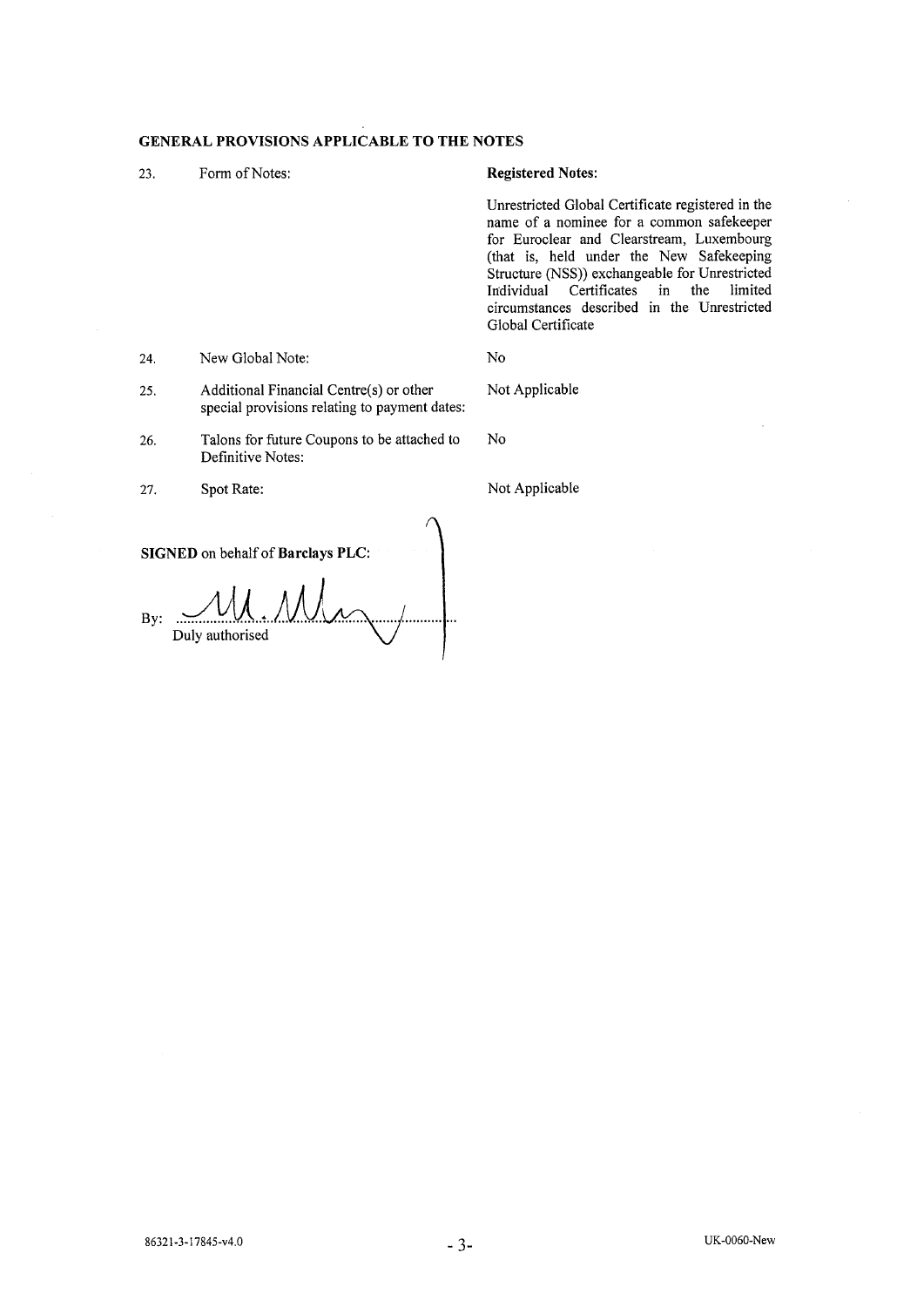#### **PART B – OTHER INFORMATION**

#### 1. **LISTING**

- (i) Listing and admission to trading: Application has been made by the Issuer (or on its behalf) for the Notes to be admitted to trading on the Regulated Market of the London Stock Exchange with effect from on or about the Issue Date.
- (ii) Estimate of total expenses related to admission to trading: £300

#### 2. **RATINGS**

Ratings: The Notes to be issued are expected to be rated:

 Standard & Poor's Credit Market Services Europe Limited ("**Standard & Poor's**"): BBB

 Moody's Investors Service Ltd. ("**Moody's**"): Baa3

Fitch Ratings Limited ("**Fitch**"): A

 The short term unsecured obligations of the Issuer are rated A-2 by Standard & Poor's, P-3 by Moody's and F1 by Fitch, and the unsecured unsubordinated long-term obligations of the Issuer are rated BBB by Standard & Poor's, Baa3 by Moody's and A by Fitch.

 Each of Moody's, Standard & Poor's and Fitch is established in the European Economic Area (the "**EEA**") and is registered under Regulation (EC) No. 1060/2009 (as amended) (the "**CRA Regulation**"). As such, each of Moody's, Standard & Poor's and Fitch is included in the list of credit rating agencies published by the European Securities and Markets Authority on its website in accordance with the CRA Regulation.

#### 3. **INTERESTS OF NATURAL AND LEGAL PERSONS INVOLVED IN THE ISSUE**

 Save as discussed in "*Subscription and Sale*", so far as the Issuer is aware, no person involved in the offer of the Notes has an interest that is material to the offer.

 The Manager and its affiliates have engaged, and may in the future engage, in investment banking and/or commercial banking transactions with, and may perform other services for, the Issuer and its affiliates in the ordinary course of business.

#### 4. **USE OF PROCEEDS**

 It is the Issuer's intention to use the proceeds of the issue of the Notes issued by it, to initially make an investment in the Bank in the form of senior debt. The Issuer retains the discretion to restructure any investment made with the proceeds at any time.

#### 5. **YIELD**

Indication of yield:  $5.16$  per cent.